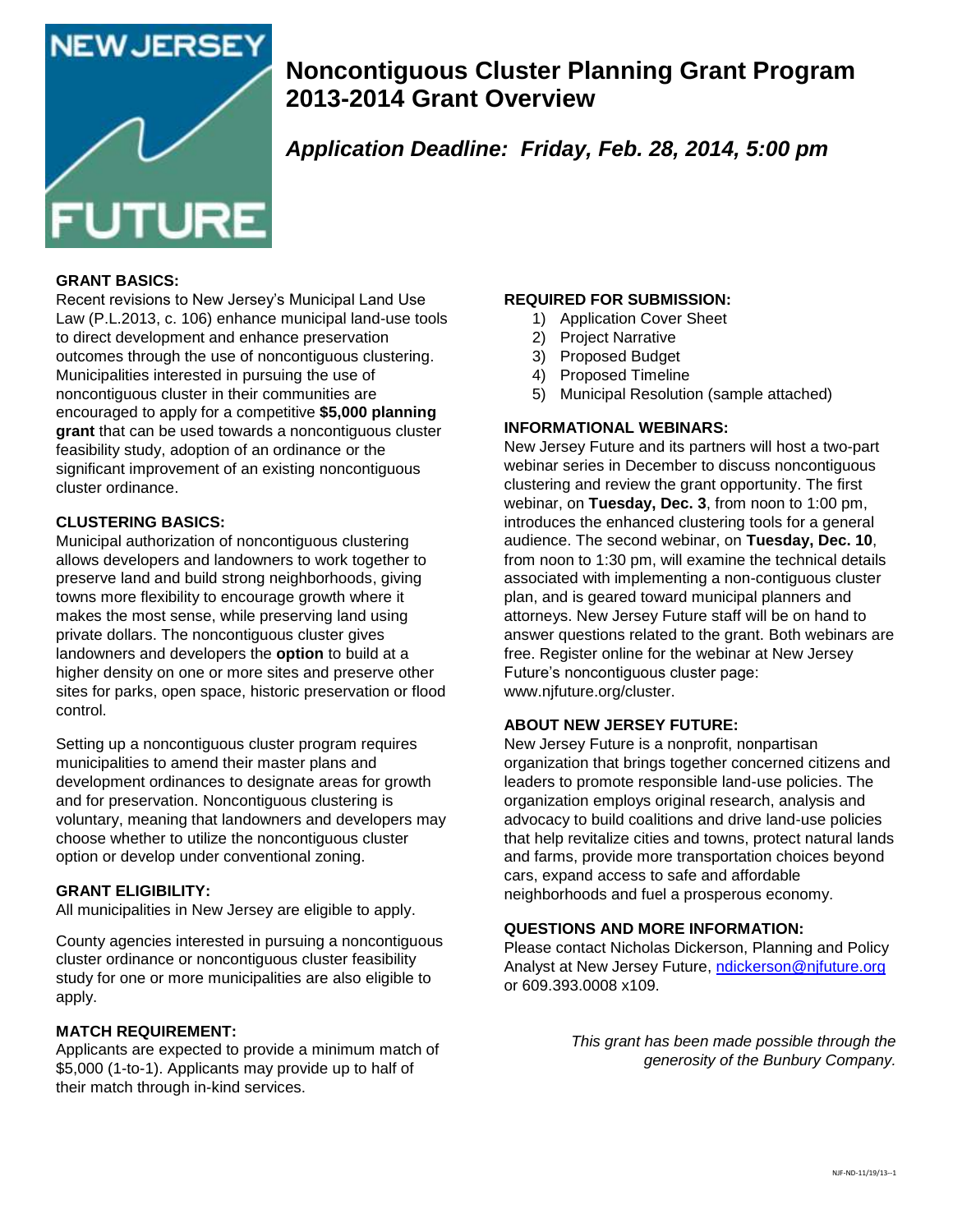## **New Jersey Future Noncontiguous Cluster Planning Grant Program Additional Details**

## **The New Jersey Future Noncontiguous Cluster Planning Grant Program**

This program provides competitive grants of up to \$5,000, with a matching-funds requirement, to New Jersey municipalities and counties to help cover the costs of developing land-use plans, ordinances, studies or document reviews that will foster more sustainable use of natural resources through the use of the noncontiguous cluster tool. Applicants can apply for up to \$5,000 towards the development of one or more of the following:

*-Noncontiguous clustering\* ordinance -Significant noncontiguous cluster ordinance revision -Noncontiguous cluster feasibility study \*On Sustainable Jersey's "Actions for Sustainable Communities" list. (See www.sustainablejersey.com for additional details about Sustainable Jersey's program requirements.)*

The grant and matching funds may be used to hire a consultant, and may be combined with other grants, if permitted under the terms of such other grant(s). *These grants are for new projects only. New Jersey Future will not award grants for projects that have already begun, or for which consultant services are already under contract.* Grants and matching funds may not be used for capital projects, equipment, software, engineering, surveyors or permit applications. Please do not include these items in the project budget.

#### **Who may apply?**

To be eligible for this program, a county or municipality (or two or more municipalities applying together) must be located in New Jersey. Additional consideration will be given to towns that are registered and participating with the Sustainable Jersey program.

#### **Match Requirement:**

Successful applicants are expected to provide a minimum match equal to the amount of the grant awarded.

A jurisdiction may provide up to half of its match through *in-kind services*; i.e., work performed on the grant project by municipal volunteers and staff, such as participation at meetings, information gathering, map or text development or review, publicity/public outreach activities, and preparation of progress reports. For the purposes of this program, the jurisdiction may count in-kind services at the following rates:

*-Professional staff (planner, attorney, engineer, town administrator) @ \$30/hour -Volunteers/commissioners/elected officials, office/administrative/public works staff @ \$15/hour*

#### **Public outreach:**

Each proposal must include a plan for public participation and outreach detailing specific activities, such as press releases, articles, resident surveys, website postings and public information/input meetings and exhibits.

#### **Project deadlines and payment of grant funds:**

Grantee municipalities have until **March 31, 2015**, to complete their projects, and must submit a written midterm progress report to NEW JERSEY FUTURE by **Oct. 31, 2014,** and must be available for quarterly conference calls. Grantees will receive half of the grant award at the start of the project, with the balance available as a reimbursement at the completion of the project. To obtain reimbursement, a jurisdiction must complete all project tasks and reporting, provide a copy of the finished grant product (plan, report, study, ordinances, etc.) to NEW JERSEY FUTURE, and submit a final report that summarizes the project and documents expenditure of all funds, including in-kind services.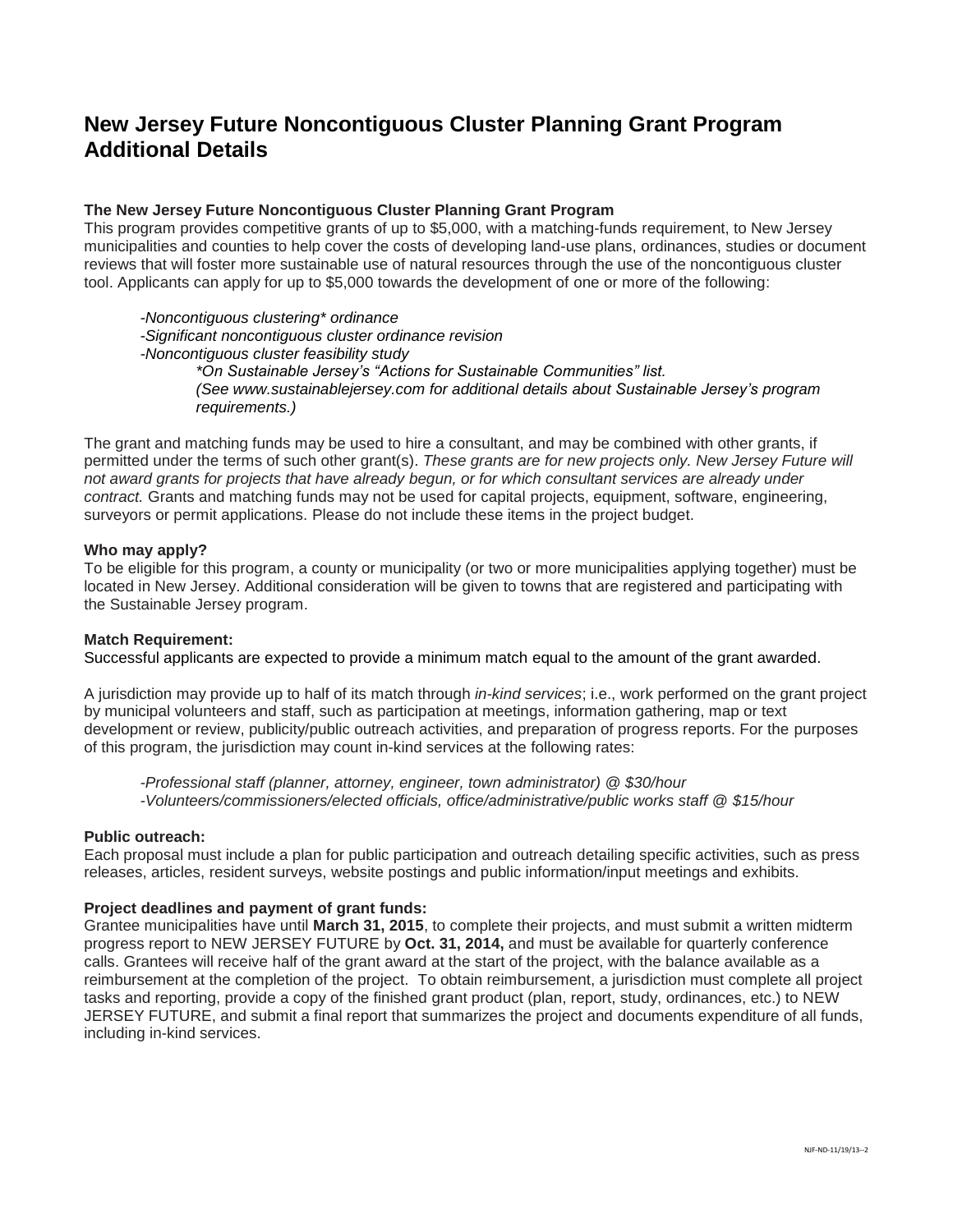## **Applications must include all of the following:**

## **1. Application Cover Sheet**

- **2. Narrative/Proposal:** Describe the project, including what you will do, how you will do it, and what the final product(s) will be. Briefly explain how the jurisdiction will utilize the product(s) of the project to protect agricultural/natural/cultural resources and promote compact, walkable communities (max. 3 pages).
- **3. Project Timeline/Work Plan:** A schedule of tasks, starting April 1, 2014, and ending by March 31, 2015, and who will complete them. NEW JERSEY FUTURE will use your work plan to draft a grant agreement between the jurisdiction and NEW JERSEY FUTURE. The work plan must include a kickoff meeting with the project team, consultant and a NEW JERSEY FUTURE representative.

#### Please use this format:

*July 1-31, 2012: Project team and consultant review /comment on NEW JERSEY FUTURE draft grant agreement; final agreement of milestones signed by mayor/freeholder and NEW JERSEY FUTURE. Aug. 1-31, 2012: Project kickoff meeting with consultant and project team and NEW JERSEY FUTURE staff member; jurisdiction develops article/press release on project; consultant begins data collection.*

- **4. Project Budget**: Itemize all costs and contributions, including in-kind services/activities. Consultant services and other costs should be based on actual proposals or quotes. If the jurisdiction requires an RFP (Request for Proposals) process for consultant services, include a statement in the application confirming that the town will finalize and release its RFP by May 1, 2014. NEW JERSEY FUTURE must approve the RFP before it is released.
- **5. Governing Body Resolution:** Resolution must:
	- 1) Indicate an understanding of and support for the project,

2) State that the grant is a *matching, reimbursement grant*, and

3) Guarantee to provide matching funds (*state the amount of the match*, or a maximum "up to*...")* if the project is funded by NEW JERSEY FUTURE.

*Note: this item will require advance planning; please make sure to get the resolution on the governing body's agenda for a final vote before Feb. 28, 2014.*

**Application Deadline:** Applications must arrive at NEW JERSEY FUTURE by **5:00 pm, Friday, Feb. 28, 2014.** Electronic submission is preferred, and applications may be emailed to grant administrator Nick Dickerson at [ndickerson@njfuture.org.](mailto:ndickerson@njfuture.org) Please call 609.393.0008 x109 after you have sent your application to ensure that it has been received.

If you need to submit your application in hard copy, **please provide two complete copies**, preferably doublesided, to:

New Jersey Future Attn: Grant Administrator 137 West Hanover Street Trenton, NJ 08618

**Notification of grantees**: NEW JERSEY FUTURE will notify successful applicants by phone by April 1, 2014.

**Questions:** For questions about the grant program, contact Nick Dickerson, [ndickerson@njfuture.org](mailto:ndickerson@njfuture.org) or 609.393.0008 x109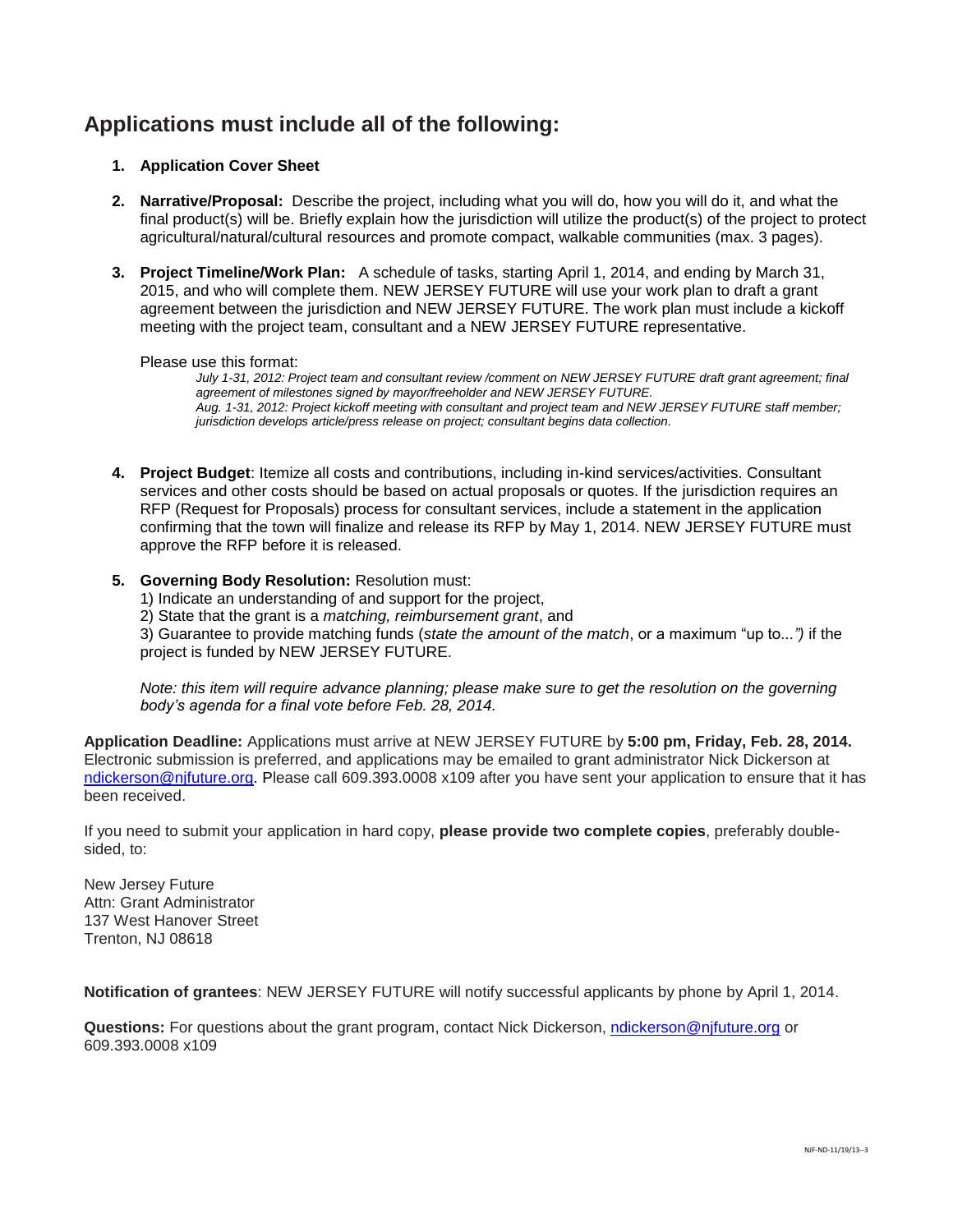

# **Noncontiguous Cluster Planning Grant Program 2013-2014 Application Cover Sheet**

| Jurisdiction's Sustainable Jersey status (select one from dropdown): Choose an item.                                                                                                                                                                                                                                                                                     |  |
|--------------------------------------------------------------------------------------------------------------------------------------------------------------------------------------------------------------------------------------------------------------------------------------------------------------------------------------------------------------------------|--|
| Please designate a primary local grant coordinator from the project who will be responsible to answer questions about this application and be<br>the liaison to NEW JERSEY FUTURE. The consultant should not be the contact person/liaison.<br>NEW JERSEY FUTURE may also contact the jurisdiction's administrator and other project members for background information. |  |
|                                                                                                                                                                                                                                                                                                                                                                          |  |
|                                                                                                                                                                                                                                                                                                                                                                          |  |
|                                                                                                                                                                                                                                                                                                                                                                          |  |
|                                                                                                                                                                                                                                                                                                                                                                          |  |
|                                                                                                                                                                                                                                                                                                                                                                          |  |
|                                                                                                                                                                                                                                                                                                                                                                          |  |
|                                                                                                                                                                                                                                                                                                                                                                          |  |
|                                                                                                                                                                                                                                                                                                                                                                          |  |
|                                                                                                                                                                                                                                                                                                                                                                          |  |
| Do you presently have a noncontiguous cluster ordinance? (Select one from dropdown): Choose an item.                                                                                                                                                                                                                                                                     |  |
| Intended use for funding (select one from dropdown): Choose an item.                                                                                                                                                                                                                                                                                                     |  |
|                                                                                                                                                                                                                                                                                                                                                                          |  |
| Amount being requested from NEW JERSEY FUTURE \$________________________ Jurisdiction cash match \$_____________                                                                                                                                                                                                                                                         |  |
| Value of jurisdiction's in-kind match \$____________________________Total value of project (add all three) \$________                                                                                                                                                                                                                                                    |  |
|                                                                                                                                                                                                                                                                                                                                                                          |  |
| List related land use grants applied for/pending by the jurisdiction:                                                                                                                                                                                                                                                                                                    |  |
|                                                                                                                                                                                                                                                                                                                                                                          |  |
|                                                                                                                                                                                                                                                                                                                                                                          |  |

Date of last master plan revision: \_\_\_\_\_\_\_\_\_\_\_\_\_\_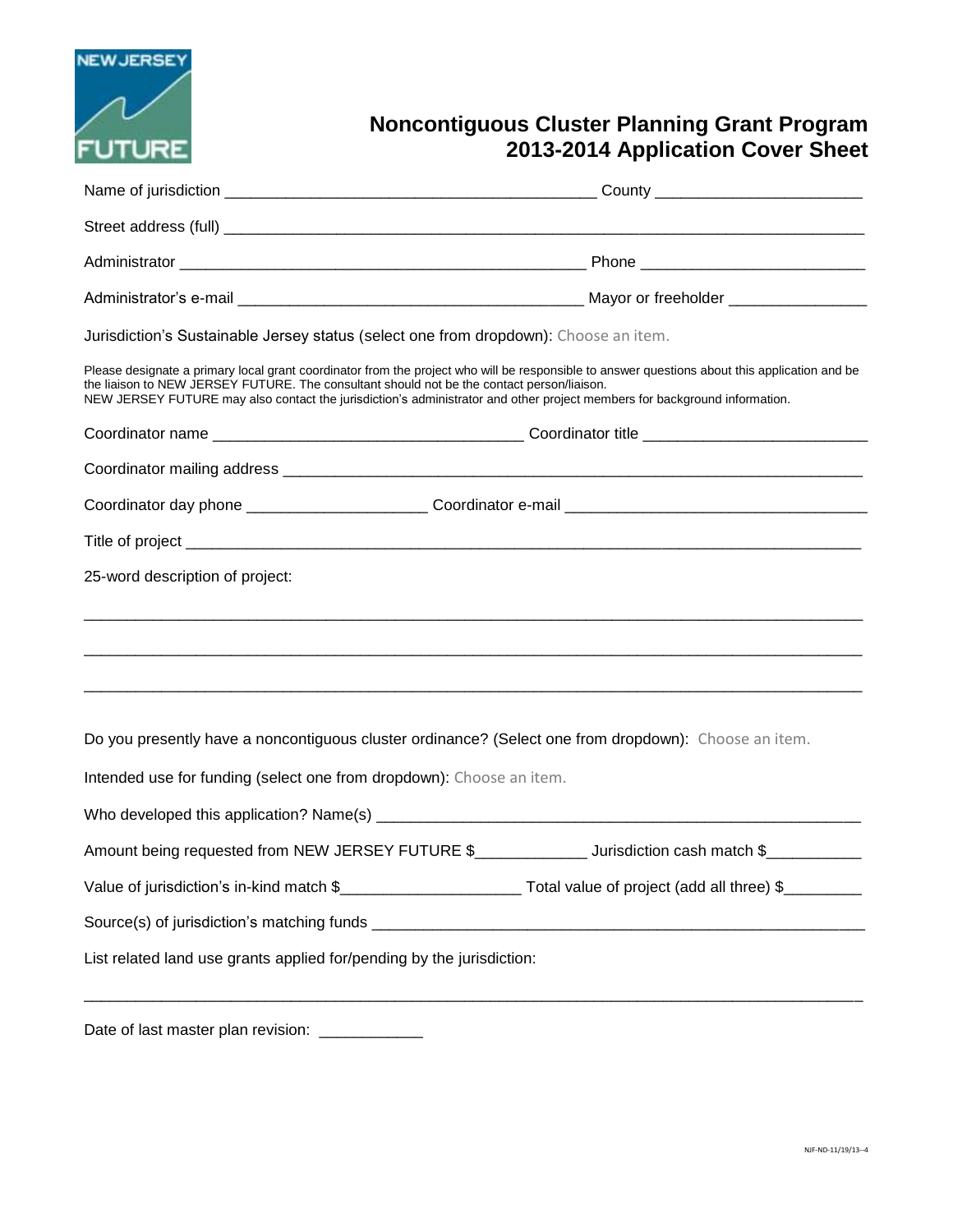## SAMPLE RESOLUTION:

## (To be placed on official letterhead)

RESOLUTION NUMBER \_\_\_\_\_\_\_\_\_\_\_\_\_\_\_\_\_\_\_\_

A RESOLUTION OF THE JURISDICTION OF \_\_\_\_\_\_\_\_\_\_\_\_\_\_\_\_\_\_\_\_\_\_\_\_\_\_\_\_\_, \_\_\_\_\_\_\_\_\_\_\_\_\_\_\_\_\_\_\_\_ COUNTY,

NEW JERSEY, APPROVING AN APPLICATION FOR A GRANT UNDER THE NEW JERSEY FUTURE NONCONTIGUOUS CLUSTER PLANNING GRANT PROGRAM

WHEREAS, the State of New Jersey amended the Municipal Land Use Law in August 2013 to provide municipalities with more effective, fair and affordable tools to plan for livable neighborhoods and districts while preserving farmland, open space and historic sites, and

WHEREAS, the August 2013 amendments to the Municipal Land Use Law enhance municipalities' ability to direct development and preservation by enhancing the existing provisions for contiguous and noncontiguous clustering and lot-size averaging, and

WHEREAS, New Jersey Future promotes the development of such land use tools to strengthen communities while preserving open space, farmland, and important environmental and cultural assets, and

| WHEREAS, the jurisdiction of                                                                      | County, New Jersey, |
|---------------------------------------------------------------------------------------------------|---------------------|
| understands the need to make land-use decisions that steer growth to the places where it does our |                     |
| economy, and our environment, the most good while preserving farmlands, open space and cultural   |                     |
| assets from further development, and                                                              |                     |

WHEREAS, the NEW JERSEY FUTURE NONCONTIGUOUS CLUSTER PLANNING GRANT PROGRAM is offering competitive grant assistance for the development of a (noncontiguous cluster ordinance/noncontiguous cluster feasibility study/or significant noncontiguous cluster ordinance revision); and

WHEREAS, the governing body of \_\_\_\_\_\_\_\_\_\_\_\_\_\_\_\_\_\_\_\_\_\_\_\_\_\_\_, \_\_\_\_\_\_\_\_\_\_\_\_ County, New Jersey, desires to apply to the NEW JERSEY FUTURE NONCONTIGUOUS CLUSTER PLANNING GRANT PROGRAM for the preparation and development of a (noncontiguous cluster ordinance/noncontiguous cluster feasibility study/or significant noncontiguous cluster ordinance revision); and

WHEREAS, the governing body of \_\_\_\_\_\_\_\_\_\_\_\_\_\_\_\_\_\_\_\_\_\_\_\_\_\_\_, \_\_\_\_\_\_\_\_\_\_\_\_ County, New Jersey, acknowledges that competitive grants under the NEW JERSEY FUTURE NONCONTIGUOUS CLUSTER PLANNING GRANT PROGRAM require a minimum fifty percent (50%) match, and

WHEREAS, the governing body of \_\_\_\_\_\_\_\_\_\_\_\_\_\_\_\_\_\_\_\_\_\_\_\_\_\_\_, \_\_\_\_\_\_\_\_\_\_\_\_ County, New Jersey, acknowledges that competitive grants under the NEW JERSEY FUTURE NONCONTIGUOUS CLUSTER PLANNING GRANT PROGRAM will be awarded as a reimbursement, and

NOW THEREFORE BE IT RESOLVED by the governing body of \_\_\_\_\_\_\_\_\_\_\_\_\_\_\_\_\_\_\_, \_\_\_\_\_\_\_\_\_\_\_\_\_\_ County, New Jersey, as follows: